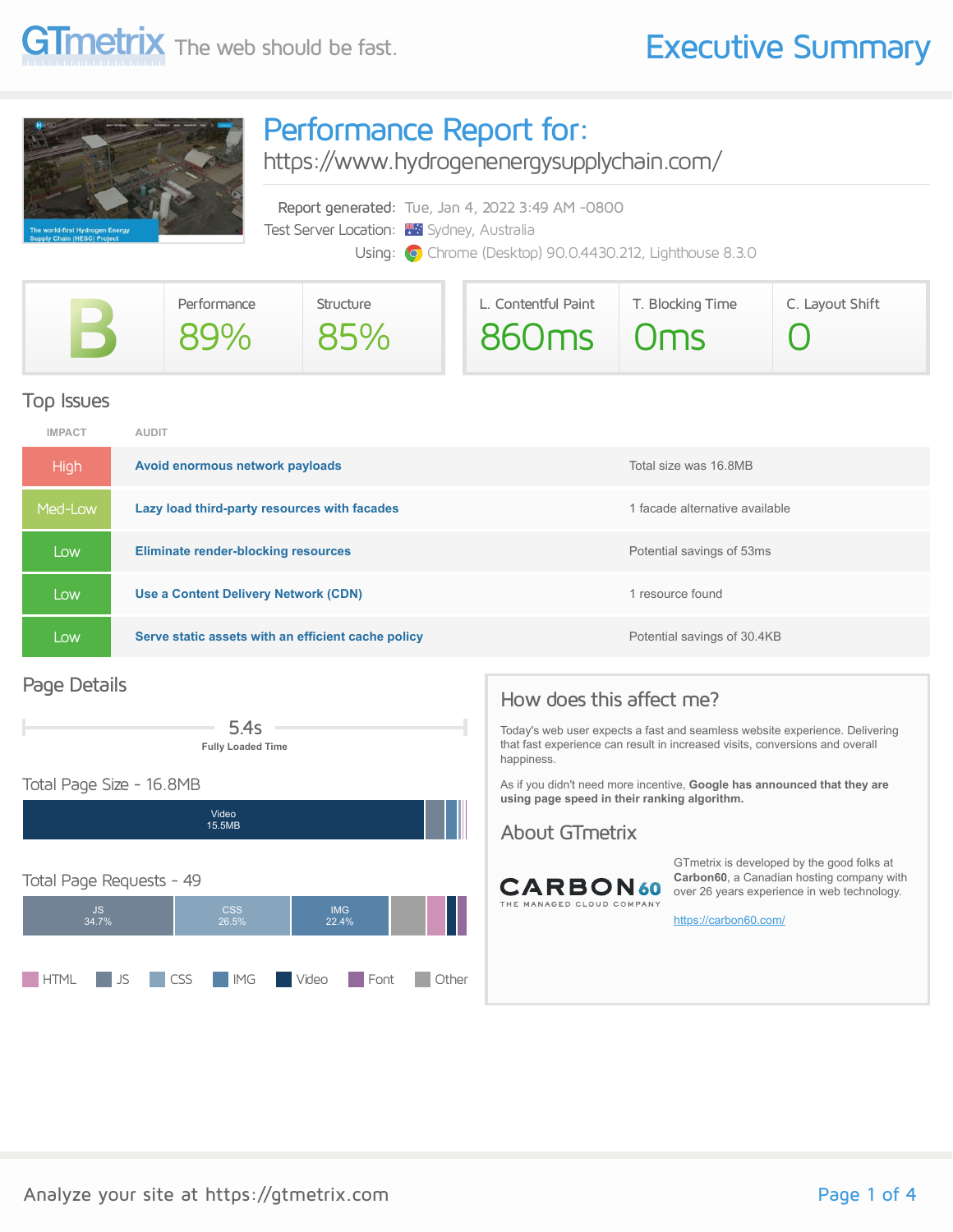# GTmetrix

The waterfall chart displays the loading behaviour of your site in your selected browser. It can be used to discover simple issues such as 404's or more complex issues such as external resources blocking page rendering.

#### **Home - HESC**

|                                    | 200 | hydrogenenergysuppl             | 11.3KB | 290ms               |                  |       |              |
|------------------------------------|-----|---------------------------------|--------|---------------------|------------------|-------|--------------|
| global.css?ver=96679               | 200 | hydrogenenergysuppl             | 3.29KB | $277$ is            |                  |       |              |
| frontend_blocks.css?ver=3.1.0      | 200 | hydrogenenergysuppl             | 5.23KB | 48ms                |                  |       |              |
| frontend_blocks_responsive.css?ver | 200 | hydrogenenergysuppl             | 968B   | 38ms                |                  |       |              |
| style.min.css?ver=5.8.2            | 200 | hydrogenenergysuppl             | 10.7KB | 31ms                |                  |       |              |
| frontend_blocks_premium_only.css   | 200 | hydrogenenergysuppl             | 1.14KB | 43ms                |                  |       |              |
| frontend_blocks_deprecated_v2.css? | 200 | hydrogenenergysuppl             | 11.3KB | 44ms                |                  |       |              |
| frontend_blocks_deprecated_v2_pr   | 200 | hydrogenenergysuppl             | 9.9KB  | 44ms                |                  |       |              |
| style.css?ver=5.8.2                | 200 | hydrogenenergysuppl             | 923B   | 35 <sub>ms</sub>    |                  |       |              |
| main.min.css?ver=1.8.14            | 200 | hydrogenenergysuppl             | 17.4KB | 48ms                |                  |       |              |
| main.min.css?ver=1.8.16            | 200 | hydrogenenergysuppl             | 1.53KB | 37ms                |                  |       |              |
| back-to-top.min.css?ver=1.8.14     | 200 | hydrogenenergysuppl             | 626B   | 27ms                |                  |       |              |
| stackable.min.css?ver=1.8.14       | 200 | hydrogenenergysuppl             | 548B   | 39ms                |                  |       |              |
| frontend_blocks_deprecated_v2.js?v | 200 | hydrogenenergysuppl             | 11.1KB | 46ms                |                  |       |              |
| frontend_blocks_deprecated_v2_pr   | 200 | hydrogenenergysuppl             | 3.97KB | 39ms                |                  |       |              |
| hesc-logo-color.svg                | 200 | hydrogenenergysuppl             | 955B   | 165ms               |                  |       |              |
| hesc-light-logo.svg                | 200 | hydrogenenergysuppl             | 948B   | 205m                |                  |       |              |
| ship.svg                           | 200 | hydrogenenergysuppl             | 1.14KB | $225π$ s            |                  |       |              |
| biosphere.svg                      | 200 | hydrogenenergysuppl             | 2.62KB | $246r$ <sub>s</sub> |                  |       |              |
| hesc-light-reverseAsset-3.svg      | 200 | hydrogenenergysuppl             | 931B   | $267$ ris           |                  |       |              |
| email-decode.min.js                | 200 | hydrogenenergysuppl             | 937B   | 105ms               |                  |       |              |
| main.js?ver=1.8.14                 | 200 | hydrogenenergysuppl             | 8.77KB | 125ms               |                  |       |              |
| wp-embed.min.js?ver=5.8.2          | 200 | hydrogenenergysuppl             | 1.00KB | 145 <sub>ms</sub>   |                  |       |              |
| hesc-home-bg-full-hd.mp4           | 200 | hydrogenenergysuppl             | 64.3KB |                     | 280ms            |       |              |
| Suiso_Frontier-e1637539147819.jpg  | 200 | hydrogenenergysuppl             | 345KB  |                     | 217ms            |       |              |
|                                    |     |                                 |        |                     |                  |       |              |
| n3nt6vHhkiM?feature=oembed         | 200 | youtube.com                     | 24.9KB |                     | 350ms<br>- 1     |       |              |
| hesc-home-bg-full-hd.mp4           |     | (incomplete hydrogenenergysuppl | 16.6MB |                     |                  |       | >4.5s        |
| analytics.js                       | 200 | stats.wpmucdn.com               | 23.3KB |                     | 35 <sub>ms</sub> |       |              |
| 8.59d127ba14783aa7bc2b.js          | 200 | hydrogenenergysuppl             | 1.67KB |                     | 50 <sub>ms</sub> |       |              |
| sticky.js                          | 200 | hydrogenenergysuppl             | 3.16KB |                     | 49ms             |       |              |
| track?action_name=Home%20-%20H     | 200 | stats1.wpmudev.com              | 43B    |                     | 769ms            |       |              |
| www-player-webp.css                | 200 | youtube.com                     | 46.3KB |                     | 140ms            |       |              |
| www-embed-player.js                | 200 | youtube.com                     | 73.1KB |                     | 142ms            |       |              |
| base.js                            | 200 | youtube.com                     | 527KB  |                     | 396ms            |       |              |
| fetch-polyfill.js                  | 200 | youtube.com                     | 2.79KB |                     | <b>108ms</b>     |       |              |
| KFOmCnqEu92Fr1Mu4mxK.woff2         | 200 | fonts.gstatic.com               | 15.0KB |                     | 164ms            |       |              |
| id                                 | 302 | googleads.g.doublecli           | 0      |                     | 225ms            |       |              |
| ad_status.js                       | 200 | static.doubleclick.net          | 29B    |                     | 242ms            |       |              |
| remote.js                          | 200 | youtube.com                     | 29.0KB |                     | 15ms             |       |              |
| Cl7PG6JeflSdvQ5f5DHIM2PydHOtKz…    | 200 | google.com                      | 13.1KB |                     | 220ms            |       |              |
| embed.js                           | 200 | youtube.com                     | 7.42KB |                     | 12ms             |       |              |
| AKedOLQ2C4n8cbl9lToYQKeco5o5-L     | 200 | yt3.ggpht.com                   | 749B   |                     |                  | 492ms |              |
| maxresdefault.webp                 | 200 | i.ytimg.com                     | 31.0KB |                     | 328ms            |       |              |
| id?slf_rd=1                        | 200 | googleads.g.doublecli           | 146B   |                     | 207ms            |       |              |
| cast_sender.js                     | 200 | qstatic.com                     | 1.96KB |                     |                  | 387ms |              |
| generate_204?s7qZDA                | 204 | youtube.com                     | 0      |                     | 7 <sub>ms</sub>  |       |              |
| cast_sender.js                     | 200 | gstatic.com                     | 14.0KB |                     |                  | 109ms |              |
| cropped-hesc-icon-512-32x32.png    | 200 | hydrogenenergysuppl             | 0.99KB |                     |                  | 16ms  |              |
| POST log_event?alt=json&key=AlzaS  | 200 | youtube.com                     | 50B    |                     |                  |       | <b>120ms</b> |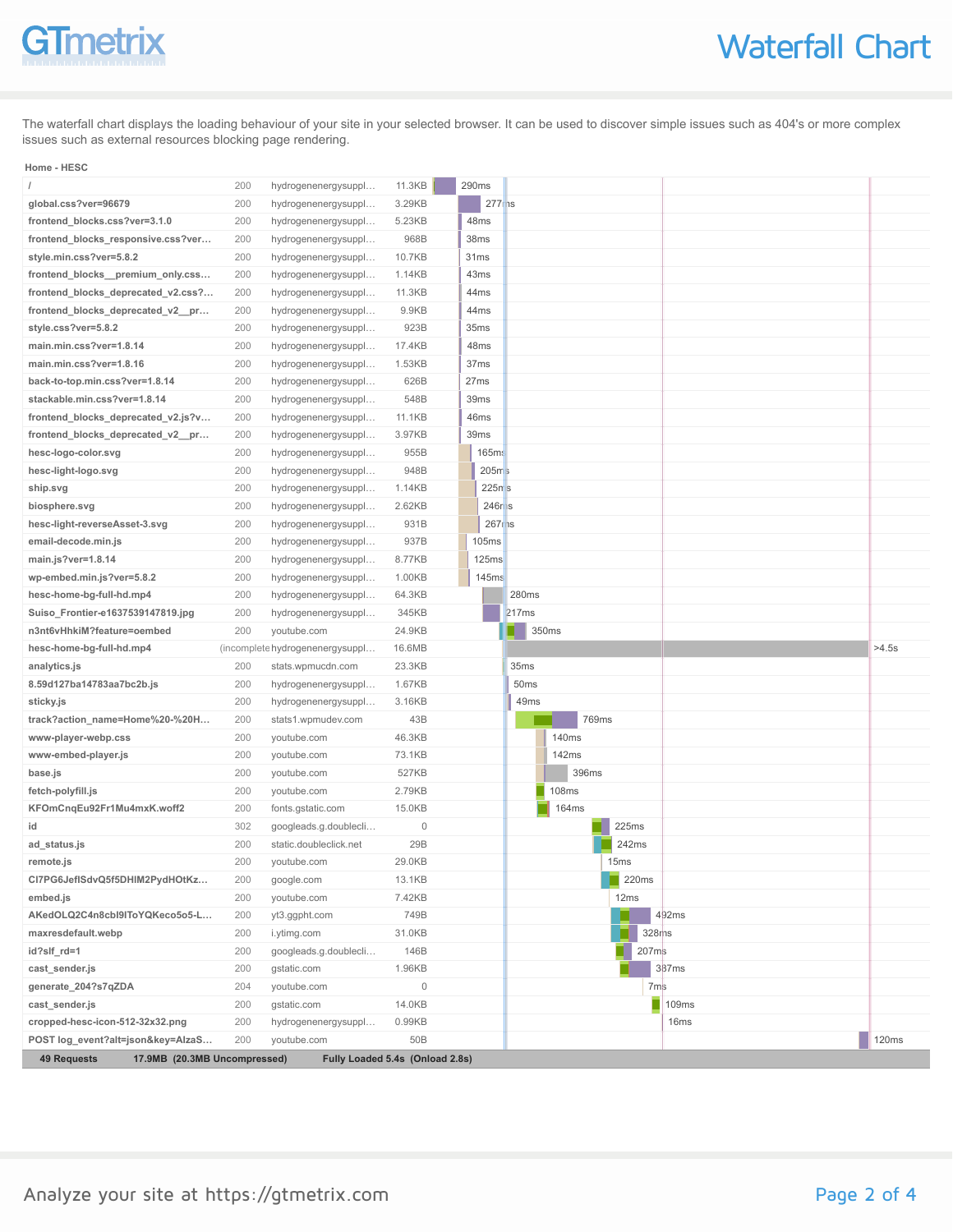# **GTmetrix**

## **Performance**



## Performance Metrics

| <b>First Contentful Paint</b><br>How quickly content like text or images are painted onto<br>your page. A good user experience is 0.9s or less.                                | Good - Nothing to<br>do here<br>860 <sub>ms</sub> | Time to Interactive<br>How long it takes for your page to become fully<br>interactive. A good user experience is 2.5s or less.                     | Good - Nothing to<br>do here<br>887 <sub>ms</sub> |
|--------------------------------------------------------------------------------------------------------------------------------------------------------------------------------|---------------------------------------------------|----------------------------------------------------------------------------------------------------------------------------------------------------|---------------------------------------------------|
| Speed Index<br>How quickly the contents of your page are visibly<br>populated. A good user experience is 1.3s or less.                                                         | Much Ionger than<br>recommended<br>4.6s           | <b>Total Blocking Time</b><br>How much time is blocked by scripts during your page<br>loading process. A good user experience is 150ms or<br>less. | Good - Nothing to<br>do here<br>Oms               |
| Largest Contentful Paint<br>How long it takes for the largest element of content (e.g.<br>a hero image) to be painted on your page. A good user<br>experience is 1.2s or less. | Good - Nothing to<br>do here<br>860 <sub>ms</sub> | Cumulative Layout Shift<br>How much your page's layout shifts as it loads. A good<br>user experience is a score of 0.1 or less.                    | Good - Nothing to<br>do here                      |

## Browser Timings

| Redirect   | <b>Oms</b>   | Connect            | 18ms  | Backend      | 271ms |
|------------|--------------|--------------------|-------|--------------|-------|
| TFB        | 289ms        | <b>First Paint</b> | 861ms | DOM Int.     | 864ms |
| DOM Loaded | <b>888ms</b> | Onload             | 2.8s  | Fully Loaded | 5.4s  |